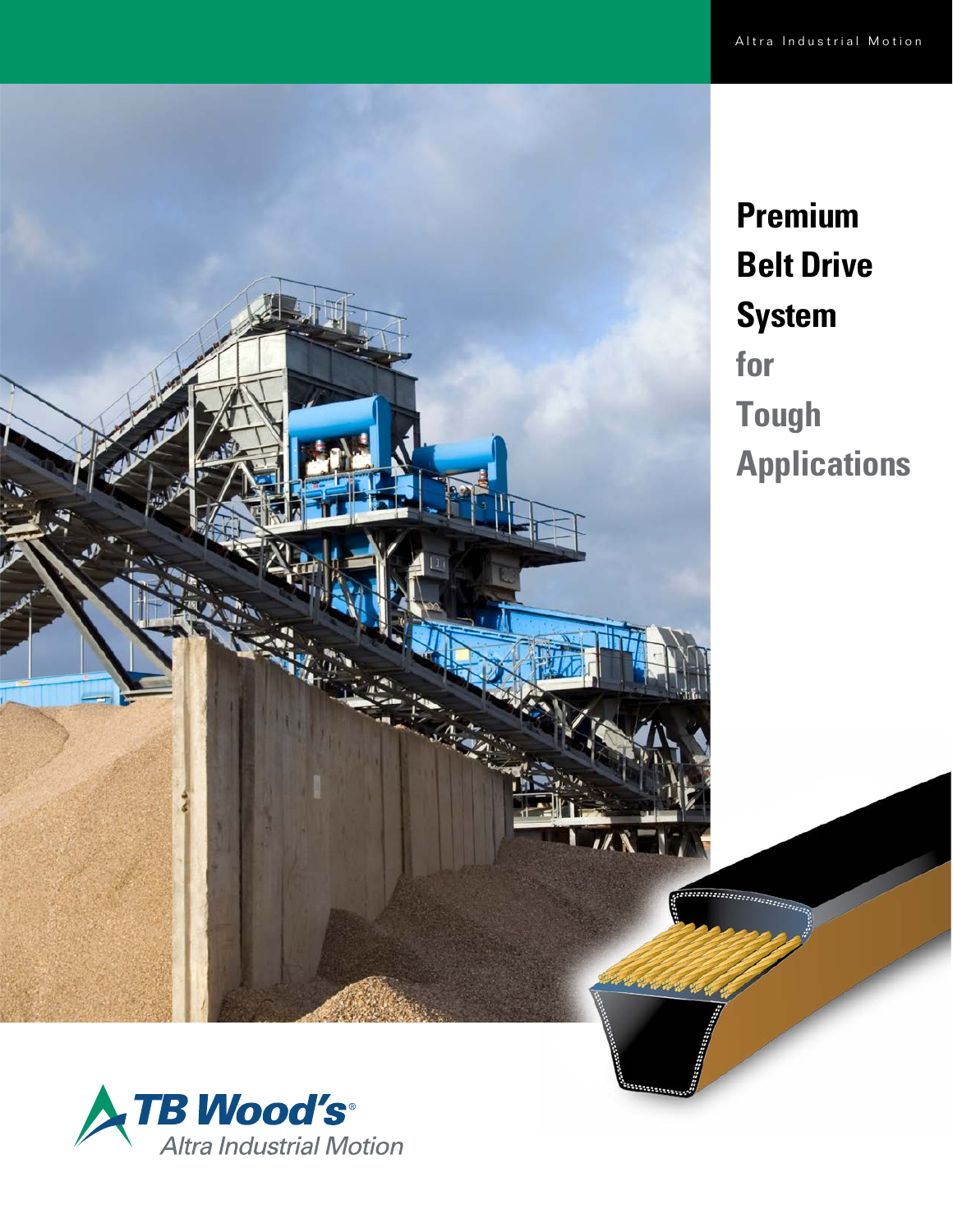

TB Wood's Premium belt drives are designed for use in a variety of industries such as:

- Agriculture
- Forestry
- Mining
- Construction
- Oil Fields
- Pulp & Paper
- Lumber
- Manufacturing

These high performance drive systems are specifically designed for tough applications including:

- Crushers
- De-barkers
- Hogs
- Grinders
- Wood hogs
- Pallet grinders
- Shredders
- Tub grinders
- Auto shredders
- Conveyors
- Shaker screens
- Band Saws

# PREMIUM V-BELTS COMBINED WITH HIGH TENSILE, CAST IRON SHEAVES PROVIDE EXCEPTIONAL PERFORMANCE IN AGGRESSIVE APPLICATIONS

Premium belts have the highest power density of any V-belt, and stretch dramatically less than standard cross sections. That's why they're ideal for use on problem drives requiring high-impact strength and load-carrying power.

# Premium Banded Belts

Replaces several belts with the strength of a single belt. Banded belts feature a multiple layer tie band that provides excellent lateral rigidity to prevent belts from turning over or from coming off of the drive.

# Premium Singles

For applications when banded belts are not an option. Single belts can be used with deep groove sheaves and drives with limited room for "take up". They can also be an "A" section solution for multi-groove A/B sheaves.

# The Premium Advantage

Premium V-belts can handle 1.4 to 2.2 times more horsepower than the equivalent size standard V-belt. So you can design a more compact drive that weighs less, puts less strain on costlier components, and uses fewer belts as shown in the following example.

# Standard

6 Strand 5V drive; Rated HP/Strand: 32.9 Total weight: 265 lbs.



Premium

3 Strand 5VP drive; Rated HP/Strand: 66.8 Total weight: 153 lbs



Check out the eCatalog at www.tbwoods.com for complete belt and sheave product availability.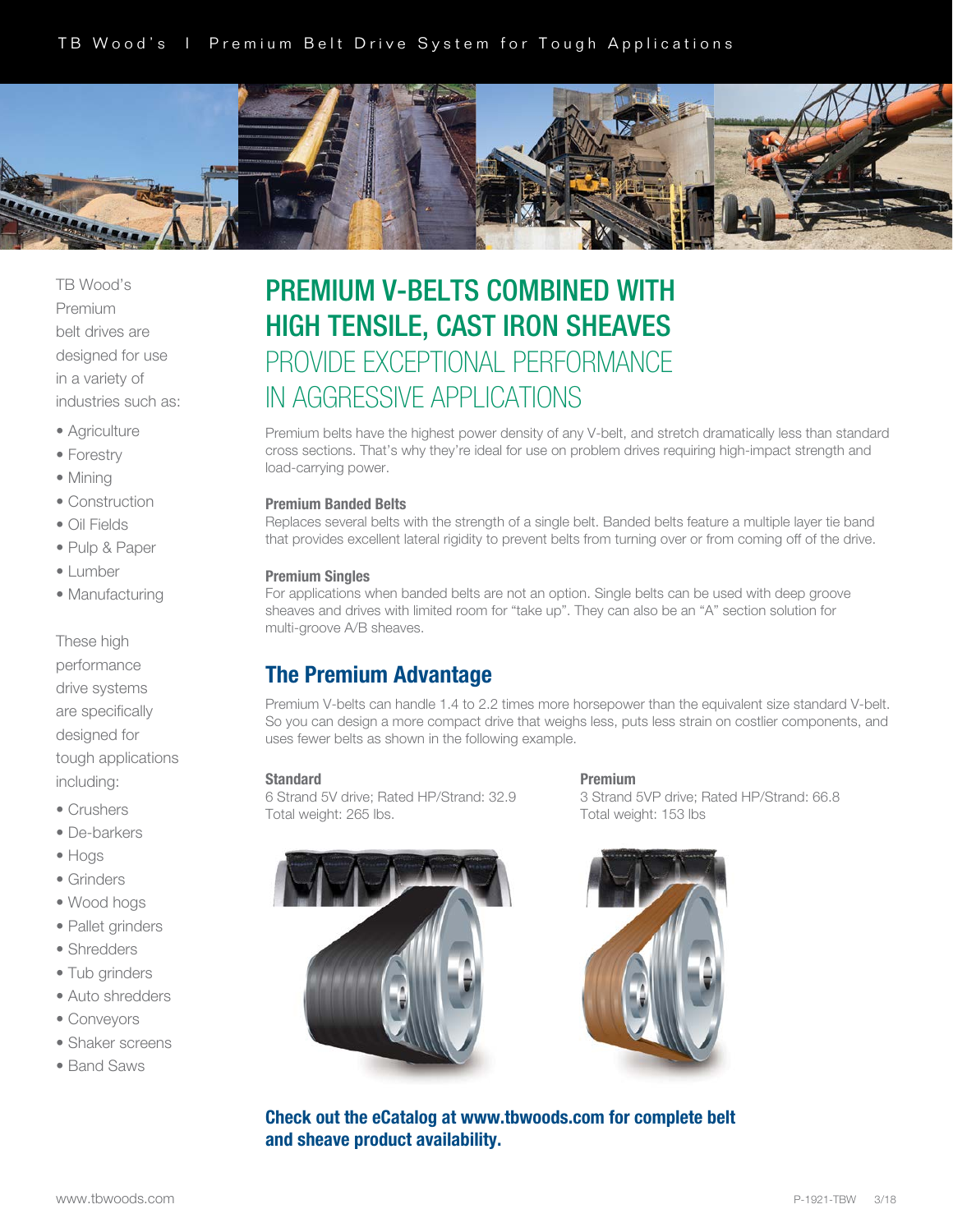

# The Premium Belt Difference is in the Construction

## "Clutching" non-rubber surfaced cover

Allows momentary slippage due to excessive overloads without burning belts up

# KEVLAR\* or aramid tensile cords

Give extraordinary strength, durability and virtually zero stretch Virtually zero stretch

Eliminates the need for constant belt re-tensioning

# Chloroprene rubber compounds

Provide superb oil and heat resistance

# Specially-treated extra tough cover

Withstands slip and shear forces at peak loads without generating excessive heat; fends off penetration by foreign materials

# Curve design

Compensate for effects such as sidewall bulge, which occur when belts bend around a sheave. This yields uniform loading, giving maximum belt life and even wear on the sheave sidewalls (eliminates dishing)

# Double fabric cover

Creates maximum abrasion resistance that protects against wear caused by fine airborne dust in rock quarries and lumber mills, which can cause rapid belt sidewall wear resulting in early failures

# Over 20-50 percent more horsepower than standard V-Belts

Enables new equipment designers to utilize the full load-carrying capacity of these high-performance belts

\*KEVLAR® is a registered trademark of Dupont™





### Horsepower Rating Comparison



#### Premium Cross Sections

|  |                           |                                                      | Available<br>today in:                                             | Custom to:               |
|--|---------------------------|------------------------------------------------------|--------------------------------------------------------------------|--------------------------|
|  | Premium<br>Banded         | 3VP<br>5VP                                           | 21 Lengths<br>32 Lengths                                           | 10 Strands<br>16 Strands |
|  | <b>Belts</b>              | 8VP                                                  | 31 Lengths                                                         | 12 Strands               |
|  | Premium<br><b>Singles</b> | 5VP<br>8VP<br><b>APR</b><br><b>RPR</b><br><b>CPR</b> | 26 Lengths<br>15 Lengths<br>29 Lengths<br>49 Lengths<br>15 Lengths |                          |

Rated horsepower per belt at 1750 rpm, 12.5" diameter

# Select High-Performance TB Wood's Sheaves to Get the Most From Your Drive System

When incorporating TB Wood's Premium V-belts, it is important to evaluate the load capacity of existing or specified sheaves. The exceptional strength of Premium belts, combined with tough application environments, may require extra heavy-duty sheaves that can meet the challenge. TB Wood's can design and manufacture a full array of sheaves to meet the specific needs of your application.

- Carefully engineered to assure maximum performance over a long life span
- Constructed of fine grain, high tensile cast iron
- Capacities up to 600 HP from stock
- Bore sizes from 1/2 to 8-1/2 inches
- For use with single or banded V-belts with wrapped construction
- Significant inventory in place to cover most applications
- Application engineer expertise